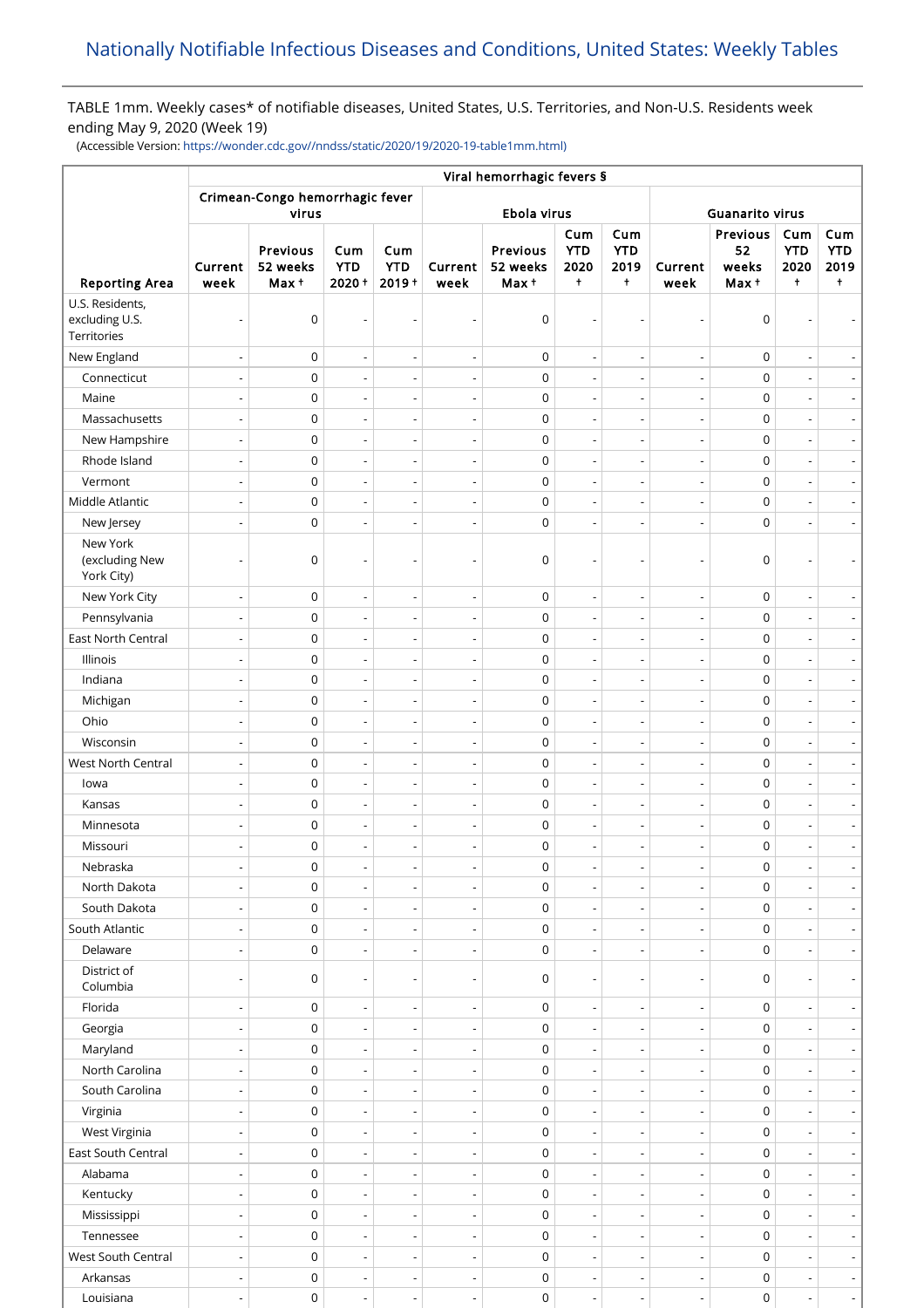TABLE 1mm. Weekly cases\* of notifiable diseases, United States, U.S. Territories, and Non-U.S. Residents week ending May 9, 2020 (Week 19)

(Accessible Version: https://wonder.cdc.gov//nndss/static/2020/19/2020-19-table1mm.html)

|                                                | Viral hemorrhagic fevers §               |                                 |                               |                               |                          |                              |                                         |                                         |                          |                                 |                                         |                                         |  |
|------------------------------------------------|------------------------------------------|---------------------------------|-------------------------------|-------------------------------|--------------------------|------------------------------|-----------------------------------------|-----------------------------------------|--------------------------|---------------------------------|-----------------------------------------|-----------------------------------------|--|
|                                                | Crimean-Congo hemorrhagic fever<br>virus |                                 |                               |                               |                          | Ebola virus                  | <b>Guanarito virus</b>                  |                                         |                          |                                 |                                         |                                         |  |
| <b>Reporting Area</b>                          | Current<br>week                          | Previous<br>52 weeks<br>$Max +$ | Cum<br><b>YTD</b><br>$2020 +$ | Cum<br><b>YTD</b><br>$2019 +$ | Current<br>week          | Previous<br>52 weeks<br>Max+ | Cum<br><b>YTD</b><br>2020<br>$\ddagger$ | Cum<br><b>YTD</b><br>2019<br>$\ddagger$ | Current<br>week          | Previous<br>52<br>weeks<br>Max+ | Cum<br><b>YTD</b><br>2020<br>$\ddagger$ | Cum<br><b>YTD</b><br>2019<br>$\ddagger$ |  |
| Oklahoma                                       | $\overline{a}$                           | $\mathbf 0$                     | $\overline{\phantom{a}}$      |                               | $\overline{\phantom{a}}$ | $\mathsf 0$                  |                                         | $\overline{\phantom{a}}$                |                          | $\mathbf 0$                     |                                         |                                         |  |
| Texas                                          | Ĭ.                                       | 0                               | $\overline{\phantom{a}}$      | $\overline{a}$                | $\overline{a}$           | $\mathsf 0$                  |                                         |                                         |                          | $\pmb{0}$                       |                                         |                                         |  |
| Mountain                                       | $\overline{\phantom{a}}$                 | $\mathbf 0$                     | $\overline{\phantom{a}}$      | $\overline{a}$                | $\overline{a}$           | $\mathbf 0$                  | $\overline{a}$                          | $\overline{\phantom{a}}$                | $\overline{a}$           | $\mathbf 0$                     | $\overline{\phantom{a}}$                |                                         |  |
| Arizona                                        |                                          | 0                               | $\overline{\phantom{a}}$      | L,                            | $\overline{a}$           | $\mathsf 0$                  |                                         |                                         |                          | $\mathsf 0$                     | ÷,                                      |                                         |  |
| Colorado                                       | $\overline{\phantom{a}}$                 | 0                               | $\overline{\phantom{a}}$      | $\overline{a}$                | $\overline{\phantom{a}}$ | $\mathsf 0$                  | $\overline{a}$                          | $\overline{\phantom{a}}$                |                          | $\mathbf 0$                     | $\overline{\phantom{a}}$                | $\overline{\phantom{a}}$                |  |
| Idaho                                          | Ĭ.                                       | 0                               | $\overline{\phantom{a}}$      | $\overline{a}$                | $\overline{a}$           | $\mathsf 0$                  |                                         | $\overline{a}$                          |                          | $\pmb{0}$                       | $\overline{a}$                          |                                         |  |
| Montana                                        | $\overline{a}$                           | 0                               | $\overline{\phantom{a}}$      | $\overline{a}$                | $\overline{\phantom{a}}$ | $\mathsf 0$                  | $\overline{a}$                          | $\overline{\phantom{a}}$                | $\overline{\phantom{a}}$ | $\overline{0}$                  | $\overline{\phantom{a}}$                | $\overline{\phantom{a}}$                |  |
| Nevada                                         | ÷,                                       | 0                               | $\overline{\phantom{a}}$      | L,                            | $\overline{\phantom{a}}$ | $\mathsf 0$                  | $\overline{a}$                          | $\overline{\phantom{a}}$                |                          | $\pmb{0}$                       | ÷,                                      | $\overline{\phantom{a}}$                |  |
| New Mexico                                     | $\overline{\phantom{a}}$                 | 0                               | $\overline{\phantom{a}}$      | L,                            | $\overline{\phantom{a}}$ | $\mathbf 0$                  | $\overline{a}$                          | $\overline{\phantom{a}}$                |                          | $\mathbf 0$                     | $\overline{\phantom{a}}$                | $\overline{\phantom{a}}$                |  |
| Utah                                           | ÷,                                       | 0                               | $\overline{\phantom{a}}$      | Ĭ.                            | $\overline{\phantom{a}}$ | $\mathsf 0$                  | $\overline{a}$                          | $\overline{\phantom{a}}$                |                          | $\pmb{0}$                       | ÷,                                      |                                         |  |
| Wyoming                                        | ÷,                                       | $\mathbf 0$                     | $\overline{\phantom{a}}$      | ÷,                            | $\blacksquare$           | $\mathsf 0$                  | $\overline{a}$                          | $\overline{a}$                          |                          | $\mathbf 0$                     | ÷,                                      | $\overline{\phantom{a}}$                |  |
| Pacific                                        | Ĭ.                                       | 0                               | $\overline{\phantom{a}}$      | $\overline{a}$                | $\overline{a}$           | $\mathsf 0$                  |                                         | $\overline{a}$                          |                          | $\pmb{0}$                       | ÷,                                      |                                         |  |
| Alaska                                         | $\overline{a}$                           | 0                               | $\overline{a}$                | $\overline{a}$                | $\overline{\phantom{a}}$ | $\mathbf 0$                  | $\overline{a}$                          | $\overline{a}$                          |                          | $\mathbf 0$                     | $\overline{a}$                          | $\overline{\phantom{a}}$                |  |
| California                                     | ÷,                                       | 0                               | $\overline{\phantom{a}}$      | L,                            | $\overline{\phantom{a}}$ | $\mathsf 0$                  | L,                                      | $\overline{a}$                          |                          | $\pmb{0}$                       | ÷,                                      |                                         |  |
| Hawaii                                         | $\overline{a}$                           | 0                               | $\overline{a}$                | $\overline{a}$                | $\overline{\phantom{a}}$ | $\mathbf 0$                  | $\overline{a}$                          | $\overline{a}$                          | $\overline{a}$           | $\mathbf 0$                     | $\overline{a}$                          | $\overline{a}$                          |  |
| Oregon                                         | $\overline{\phantom{a}}$                 | 0                               | $\overline{\phantom{a}}$      | $\overline{a}$                | $\overline{\phantom{a}}$ | $\mathbf 0$                  | $\overline{\phantom{a}}$                | $\overline{\phantom{a}}$                | $\overline{a}$           | $\mathbf 0$                     | $\overline{\phantom{a}}$                |                                         |  |
| Washington                                     | $\overline{a}$                           | 0                               | $\overline{a}$                | $\overline{a}$                | $\overline{\phantom{a}}$ | 0                            | $\overline{a}$                          | $\overline{a}$                          |                          | $\pmb{0}$                       | $\overline{a}$                          | $\overline{a}$                          |  |
| U.S. Territories                               | $\overline{a}$                           | 0                               | $\overline{\phantom{a}}$      | $\overline{a}$                | $\overline{\phantom{a}}$ | $\mathsf 0$                  | $\overline{\phantom{a}}$                | $\overline{\phantom{a}}$                | $\overline{a}$           | $\mathbf 0$                     | $\overline{a}$                          |                                         |  |
| American Samoa                                 | $\overline{a}$                           | 0                               | $\overline{a}$                | $\overline{a}$                | $\overline{\phantom{a}}$ | $\mathbf 0$                  | $\overline{a}$                          | $\overline{a}$                          | $\overline{a}$           | $\mathbf 0$                     | $\overline{a}$                          | $\overline{a}$                          |  |
| Commonwealth of<br>Northern Mariana<br>Islands | ٠                                        | 0                               | $\overline{\phantom{a}}$      | ٠                             | $\overline{\phantom{a}}$ | $\mathbf 0$                  |                                         | $\overline{\phantom{0}}$                |                          | $\mathbf 0$                     |                                         |                                         |  |
| Guam                                           | L,                                       | 0                               | $\overline{\phantom{a}}$      | $\overline{a}$                | $\overline{a}$           | $\mathsf 0$                  | $\overline{a}$                          | $\overline{a}$                          | $\overline{a}$           | $\pmb{0}$                       | $\overline{a}$                          |                                         |  |
| Puerto Rico                                    | $\overline{\phantom{a}}$                 | 0                               | $\overline{\phantom{a}}$      | $\overline{a}$                | $\overline{\phantom{a}}$ | $\overline{0}$               | $\overline{a}$                          | $\overline{\phantom{a}}$                | $\overline{a}$           | $\mathbf 0$                     | $\overline{\phantom{a}}$                | $\overline{\phantom{a}}$                |  |
| U.S. Virgin Islands                            | ÷,                                       | 0                               | $\overline{\phantom{a}}$      | $\overline{a}$                | $\overline{\phantom{a}}$ | $\mathsf 0$                  | $\overline{a}$                          | $\overline{a}$                          |                          | $\pmb{0}$                       | $\overline{a}$                          | $\overline{\phantom{a}}$                |  |
| Non-U.S. Residents                             | $\overline{\phantom{a}}$                 | $\mathbf 0$                     | $\overline{\phantom{a}}$      | $\overline{a}$                | $\overline{a}$           | $\mathbf 0$                  | $\overline{a}$                          | $\overline{\phantom{a}}$                | $\overline{a}$           | $\mathbf 0$                     | $\overline{a}$                          | $\overline{\phantom{a}}$                |  |
| Total                                          | ÷,                                       | 0                               | $\overline{\phantom{a}}$      | $\overline{a}$                | $\overline{\phantom{a}}$ | $\mathsf 0$                  | $\overline{\phantom{a}}$                | $\overline{\phantom{a}}$                |                          | 0                               | $\overline{a}$                          | $\overline{\phantom{a}}$                |  |

U: Unavailable — The reporting jurisdiction was unable to send the data to CDC or CDC was unable to process the data.

-: No reported cases — The reporting jurisdiction did not submit any cases to CDC.

N: Not reportable — The disease or condition was not reportable by law, statute, or regulation in the reporting jurisdiction.

NN: Not nationally notifiable — This condition was not designated as being nationally notifiable.

NP: Nationally notifiable but not published.

NC: Not calculated — There is insufficient data available to support the calculation of this statistic.

Cum: Cumulative year-to-date counts.

Max: Maximum — Maximum case count during the previous 52 weeks.

\* Case counts for reporting years 2019 and 2020 are provisional and subject to change. Cases are assigned to the reporting jurisdiction submitting the case to NNDSS, if the case's country of usual residence is the U.S., a U.S. territory, unknown, or null (i.e. country not reported); otherwise, the case is assigned to the 'Non-U.S. Residents' category. Country of usual residence is currently not reported by all jurisdictions or for all conditions. For further information on interpretation of these data, see [https://wwwn.cdc.gov/nndss/document/Users\\_guide\\_WONDER\\_tables\\_cleared\\_final.pdf.](https://wwwn.cdc.gov/nndss/document/Users_guide_WONDER_tables_cleared_final.pdf) †Previous 52 week maximum and cumulative YTD are determined from periods of time when the condition was reportable in the jurisdiction (i.e., may be less than 52 weeks of data or incomplete YTD data).

§ Prior to 2015, CDC's National Notifiable Diseases Surveillance System (NNDSS) did not receive electronic data about incident cases of specific viral hemorrhagic fevers; instead data were collected in aggregate as "viral hemorrhagic fevers". NNDSS was updated beginning in 2015 to receive data for each of the viral hemorrhagic fevers listed.

### Notes:

- These are weekly cases of selected infectious national notifiable diseases, from the National Notifiable Diseases Surveillance System (NNDSS). NNDSS data reported by the 50 states, New York City, the District of Columbia, and the U.S. territories are collated and published weekly as numbered tables. Cases reported by state health departments to CDC for weekly publication are subject to ongoing revision of information and delayed reporting. Therefore, numbers listed in later weeks may reflect changes made to these counts as additional information becomes available. Case counts in the tables are presented as published each week. See also [Guide to Interpreting Provisional and Finalized NNDSS Data](https://wwwn.cdc.gov/nndss/document/Users_guide_WONDER_tables_cleared_final.pdf).
- Weekly tables since 1996 are available on [CDC WONDER.](https://wonder.cdc.gov/nndss/nndss_weekly_tables_menu.asp)
- Weekly tables since 2014 are available on [Data.CDC.gov](https://data.cdc.gov/browse?q=NNDSS&sortBy=newest&utf8=%E2%9C%93).
- [Weekly tables for 1952-2017 published in the MMWR are available at C](https://stacks.cdc.gov/nndss)[DC Stacks MMW](https://stacks.cdc.gov/mmwr)[R, and weekly tables starting in 2018 are available at CDC](https://stacks.cdc.gov/nndss) Stacks NNDSS (once in CDC Stacks NNDSS select "Weekly Tables" in the "Genre" box at the left).
- Notices, errata, and other notes are available in the [Notice To Data Users](https://wonder.cdc.gov/nndss/NTR.html) page.